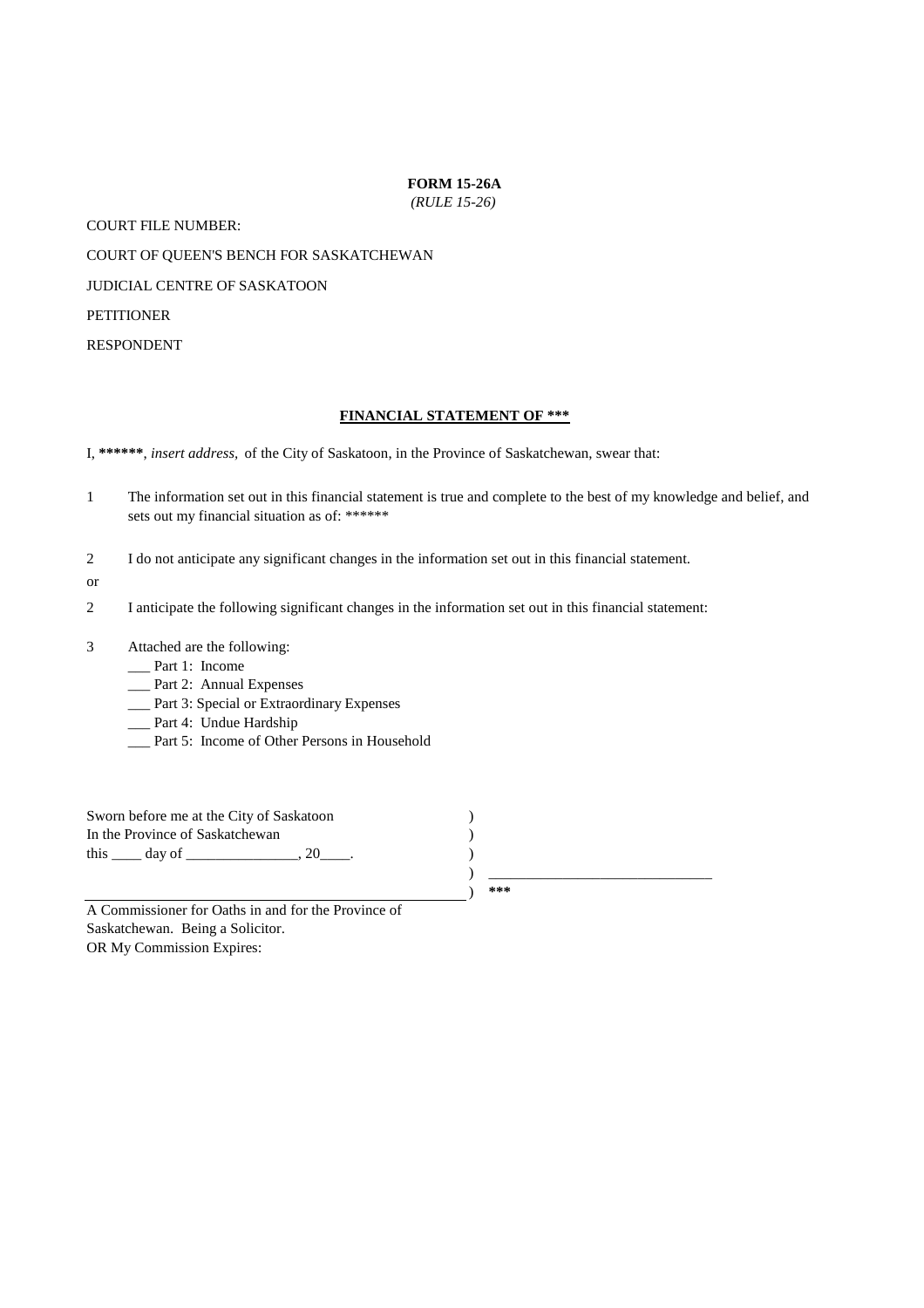### **INSTRUCTIONS**

*Please read the instructions (in italics) carefully. You may not have to complete the financial statement at all or, you may only have to complete parts of it . The instructions tell you what parts of the form you must complete, according to the type of claim involved. When you complete those parts of the form, leave blank any lines that do not apply to you.*

*If there is more than one claim in the proceeding (for example, a claim for spousal support and a claim for child support), you must complete each of the Parts of the financial statement that apply to you. If you are required to complete a Part in relation to one claim, you need not redo that Part if the same Part is required in relation to a different claim.*

**IMPORTANT NOTE:** *If during the course of the proceeding you find out that the information in this financial statement is incorrect or incomplete, or there is a material change in your circumstances that affects the information in this financial statement, you MUST serve on every other party to this case and file with the court the correct or complete information, or a new financial statement with updated information, together with any documents that back up that information.*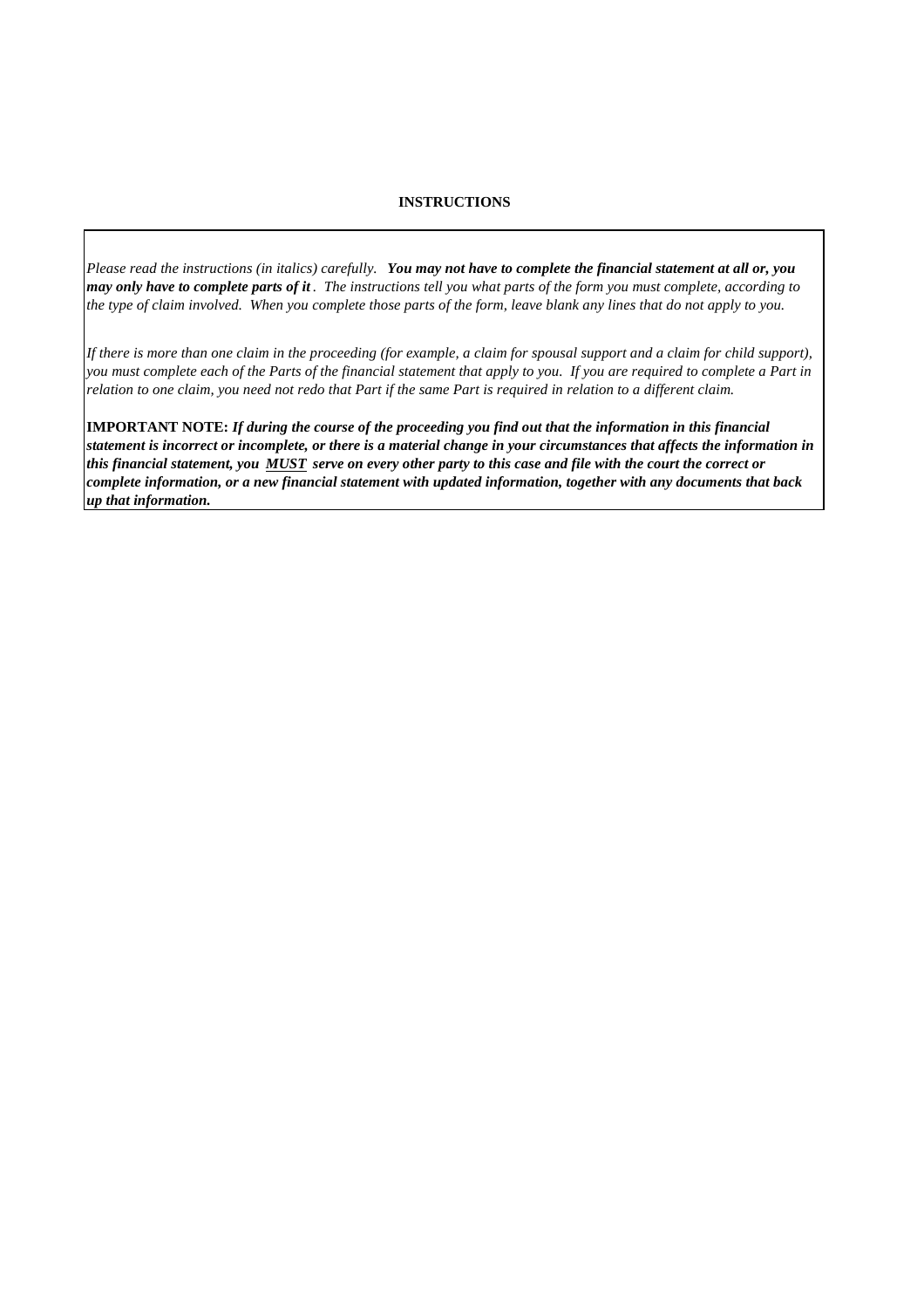### **PART 1 - INCOME**

#### *Complete this part if:*

*You are making a claim for child support, or are seeking to vary an order for child support, and the amount claimed differs from the table amount in the Federal Child Support Guidelines (a claim for add-ons, a child is 18 years of age or more, a claim for undue hardship, a case of split or shared custody, the payor's annual income is over \$150,000, the payor stands in the place of the parent);*

<sup>Τ</sup>*here is a claim against you for child support; or*

<sup>Τ</sup>*here is a claim, either by you or against you, for spousal or parental support or you or another party are seeking to vary an order for spousal or parental support.*

1 I am:

| Employed as                                        | hv                                                                                 | and 1 |
|----------------------------------------------------|------------------------------------------------------------------------------------|-------|
| am paid weekly every 2 weeks twice a month monthly |                                                                                    |       |
|                                                    | Self-employed, carrying on business [or a professional practice] under the name of | or a  |
| partner in the partnership known as _              | <i>or</i> a farmer                                                                 |       |

\_\_\_ Unemployed since \_\_\_\_\_\_\_\_\_\_\_\_\_\_\_\_\_

A shareholder, director or officer of a corporation, in which I have an interest [ $or$  a controlling interest]:

\_\_\_\_\_\_\_\_\_\_\_\_\_\_\_\_\_\_\_\_\_\_\_\_\_\_\_\_\_\_\_\_\_\_\_\_\_\_\_\_\_\_\_\_\_\_\_\_\_\_\_\_\_\_\_\_\_\_\_\_\_

\_\_\_ A beneficiary under a trust

2 The total income declared on my last income tax return in 20\_\_\_ was \$\_\_\_\_\_\_\_\_\_\_\_, and my net taxable income was  $\frac{1}{2}$ 

3 I have attached to or served with this form:

> \_\_\_ A copy of every personal income tax return filed by me for each of the 3 most recent taxation years, together with a copy of all material filed with the returns and a copy of every notice of assessment or re-assessment issued to me for each of those years (*identify any required copies already in the Court file, as those copies do not need to be attached to this form.)*

> \_\_\_ A statement from the Canada Customs and Revenue Agency that I have not filed any income tax returns for the past 3 years.

\_\_\_ A declaration that I am not required to file an income tax return because of the *Indian Act* (Canada).

\_\_\_ A Canada Customs and Revenue Agency Consent in Form 15-57B signed by me, for the disclosure of my tax returns and assessments for the past 3 years.

**IMPORTANT NOTE:** *If you are a party to a claim for child support and you are required to fill out Part 1 of this form, the clerk of the court will NOT allow you to file this financial statement unless you have checked one of the boxes in paragraph 3 above and have attached the required document(s).*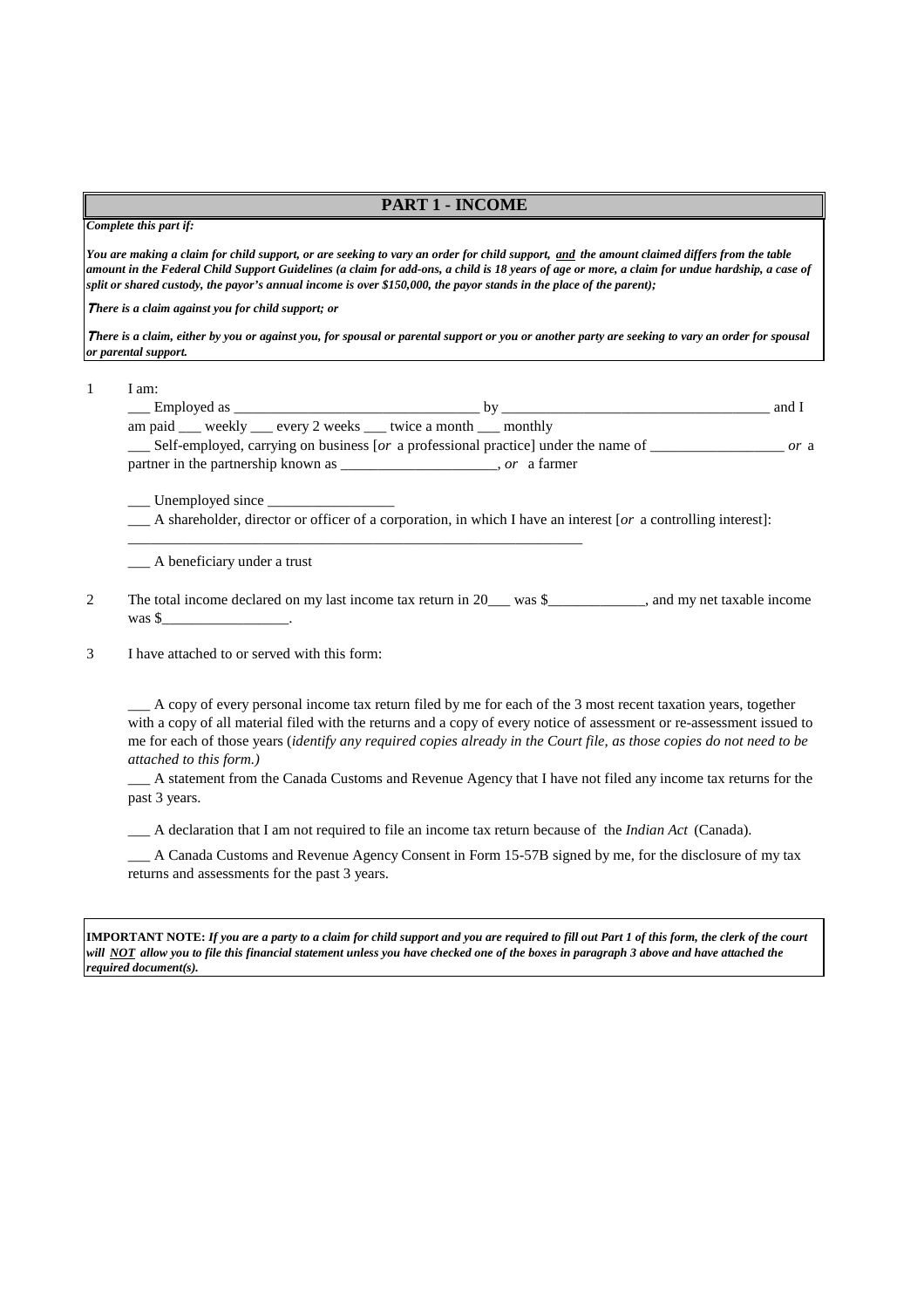## **ANNUAL INCOME**

*Include all income and other money received from all sources for the 12 - month period ending on the date of this statement whether taxable or not . Show gross annual amounts here (to get an annual figure, multiply any weekly amount by 52, or any monthly amount by 12). Give current actual amount where known. Give your best estimate where you cannot find out the actual amount.*

*If your most recent federal income tax return (attached to this statement) sets out what you expect your income to be for this year, simply record those amounts here. Otherwise, record what you expect your income for this year to be from each source of income that applies to you. This will be necessary if your salary has increased, you have become unemployed, you have bought or sold rental properties, any source of your income is not taxable, etc.*

| $\mathbf{A}$ | <b>Total Annual Income</b>                                                                               |                            |                   | \$ |  |
|--------------|----------------------------------------------------------------------------------------------------------|----------------------------|-------------------|----|--|
|              |                                                                                                          |                            |                   |    |  |
|              | Certain Lump Sum Payments/Death Benefits, Severance Pay, etc.) Specify                                   |                            |                   | \$ |  |
| 18           | Other Income (not already included above i.e.) Scholarship, Bursary, Study Grant,                        |                            |                   |    |  |
| 17           | Net Federal Supplements                                                                                  |                            |                   | \$ |  |
| 16           | <b>Total Social Assistance Payments</b>                                                                  |                            |                   | \$ |  |
| 15           | <b>Workers' Compensation Benefits</b>                                                                    |                            |                   | \$ |  |
|              | e. Fishing Income                                                                                        | Gross \$                   | Net               | \$ |  |
|              | d. Farming Income                                                                                        | Gross \$                   | <b>Net</b>        | \$ |  |
|              | c. Commissions Income                                                                                    | Gross \$                   | Net               | \$ |  |
|              | b. Professional Income                                                                                   | Gross \$                   | <b>Net</b>        | \$ |  |
|              | a. Business Income                                                                                       | Gross \$                   | <b>Net</b>        | \$ |  |
| 14           | Self Employment Income:                                                                                  |                            |                   | \$ |  |
| 13           | Registered Retirement Savings Plan Income                                                                |                            |                   | \$ |  |
| 12           | Spousal Support: From This Relationship \$                                                               | From Other Relationship \$ |                   | \$ |  |
|              | Total amount \$                                                                                          |                            |                   |    |  |
| 11           | Child Support Received                                                                                   |                            | Taxable amount \$ |    |  |
| 10           | <b>Taxable Capital Gains</b>                                                                             |                            |                   | \$ |  |
| 9            | Rental Income                                                                                            | Gross \$                   | Net               | \$ |  |
| 8            | Partnership Income: limited or non-active partners only                                                  |                            | Net               | \$ |  |
| 7            | Interest and other investment income                                                                     |                            |                   | \$ |  |
| 6            | Taxable amount of dividends from taxable Canadian corporations                                           |                            |                   | \$ |  |
| 5            | Employment Insurance Benefits [before deductions]                                                        |                            |                   | \$ |  |
| 4            | Pension Income [include old age security, CPP, disability, superannuation and other<br><i>pensions</i> ] |                            |                   | \$ |  |
| 3            | Other Employment Income [include tips, foreign employment income, net research grants,<br>$etc.$ ]       |                            |                   | -S |  |
| 2            | Commissions [if already included on line 1: indicate amount but do not add in]                           |                            | \$                |    |  |
| $\mathbf{1}$ | Employment Income: wages, salaries, commissions, bonuses and overtime [before<br>deductions]             |                            |                   |    |  |
|              |                                                                                                          |                            |                   | \$ |  |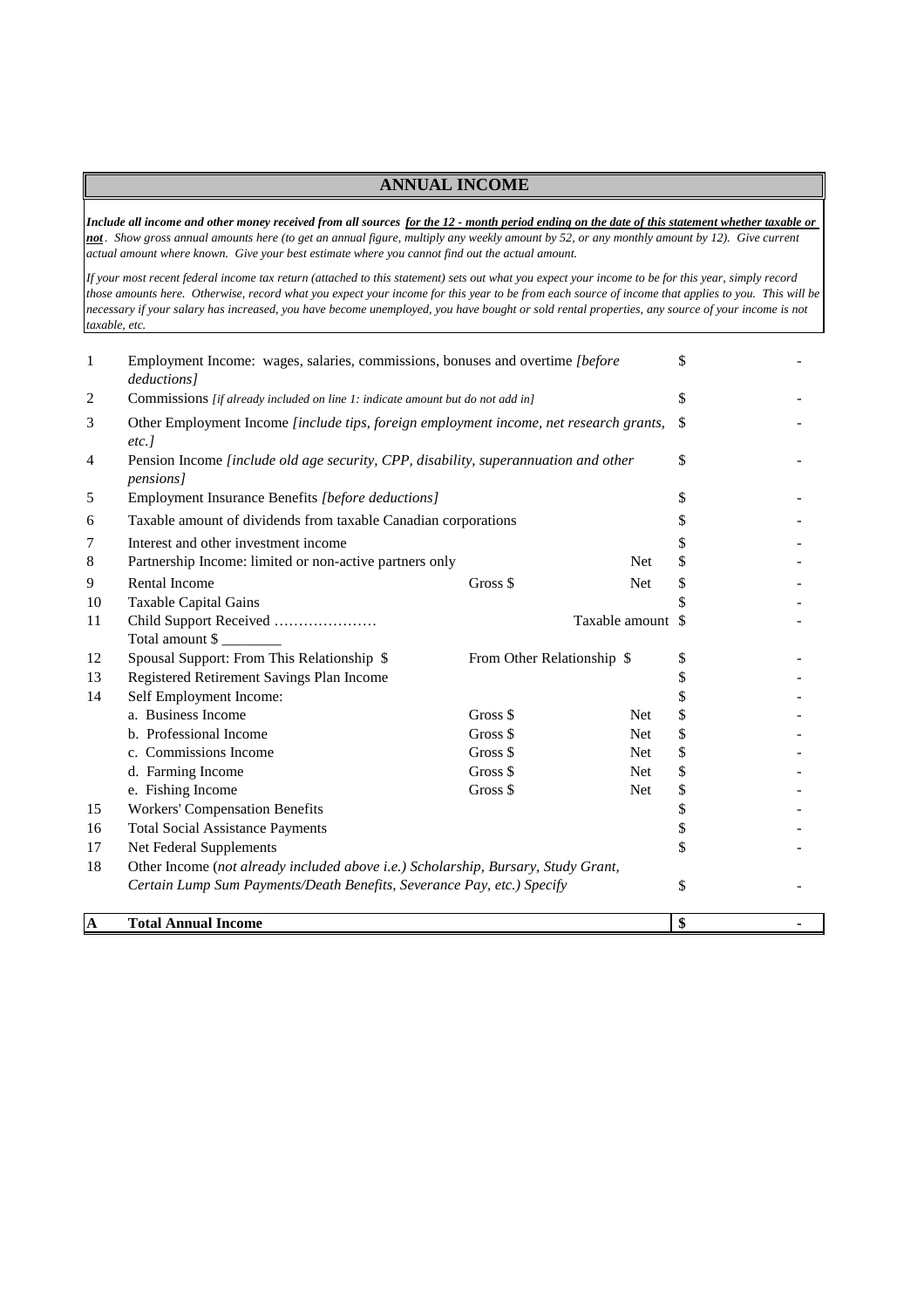### **BENEFITS**

**Monetary Benefits:** Income that is exempt from federal or provincial tax: *List all allowances and amounts received from all sources, that are not taxable : such as, amounts exempt because of status under Indian Act; band assistance payments; exempt portion of otherwise taxable amounts; certain disability benefits; etc. Specify.*

**Non-Monetary Benefits:** *List all non*‑*monetary benefits from all sources, that are not included in total income (line A) . Include such items as use of a company car, or board and room provided for you, and other expenses paid on your behalf. Give your best estimate of the value of the benefit where you cannot find out the actual value.*

| <b>Medical or Dental Insurance Coverage:</b> Is medical or dental insurance coverage for your<br>children available to you through your employer or otherwise at a reasonable rate? | Yes No |  |
|-------------------------------------------------------------------------------------------------------------------------------------------------------------------------------------|--------|--|
| Do you have medical or dental insurance coverage for your children?                                                                                                                 | Yes No |  |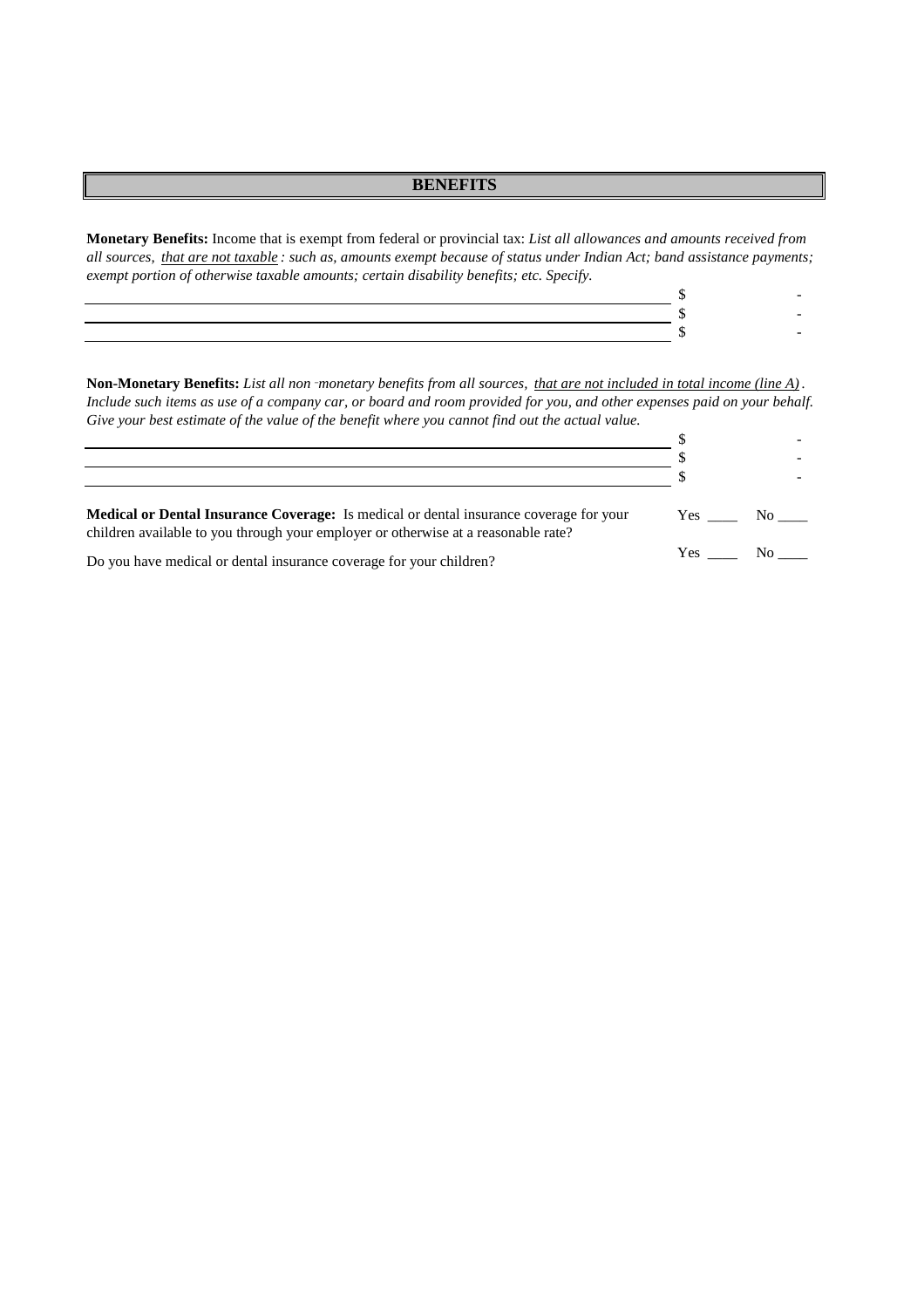### **ADJUSTMENTS TO ANNUAL INCOME**

*Give the current actual amount if you know it or can find it out. If you can't find out, give your best estimate.*

• *Refer to* Schedule III *of the* Federal Child Support Guidelines*. Section numbers included below are references to* Schedule III *of the* Federal Child Support Guidelines*.*

• *If necessary attach an extra sheet to show calculations.*

#### **Replacements in Income:**

Recalculate the annual income shown as amount A on page 3, after making the following replacements:

- a. Replace taxable amount of dividends from Canadian corporations (line 6) with the actual amount of dividends: (See s.5) \$
- b. Replace taxable capital gains (line 10) with the actual amount of capital gains realized in excess of the actual capital losses:

|                   | $\sim$ $\sim$<br>Gains∶     | $\alpha$ ceac<br>- | $\sim$<br>$\overline{\phantom{0}}$ |         |  |
|-------------------|-----------------------------|--------------------|------------------------------------|---------|--|
| ${\bf A}^{\star}$ | Recalculated Annual Income: |                    |                                    | O<br>АD |  |

#### **Deductions from Income:**

| 1              | Union, professional association or like dues                                                                                                                                                                                                      | \$             |  |
|----------------|---------------------------------------------------------------------------------------------------------------------------------------------------------------------------------------------------------------------------------------------------|----------------|--|
| 2              | Other employment expenses: s.1                                                                                                                                                                                                                    | S              |  |
| 3              | Taxable amount of child support                                                                                                                                                                                                                   |                |  |
| 4              | Spousal support I receive from the other party                                                                                                                                                                                                    |                |  |
| 5              | Social assistance I receive for other members of my household                                                                                                                                                                                     | \$             |  |
| 6              | Actual amount of business investment loses suffered during the year: s.7                                                                                                                                                                          | \$             |  |
| 7              | Carrying charges and interest expenses paid by me and deductible under the Income Tax<br>Act: s.8                                                                                                                                                 | \$             |  |
| 8              | Prior period earnings included in self-employment income, net of reserves: s.10                                                                                                                                                                   | \$             |  |
| 9              | Portion of partnership or sole proprietorship income properly required for capitalization:<br>s.12                                                                                                                                                | \$             |  |
| B              | <b>Total Deductions from Income</b>                                                                                                                                                                                                               | \$             |  |
| 10<br>11<br>12 | <b>Additions to Income:</b><br>Payments to non-arms length persons: s.9<br>Allowable capital cost allowance with respect to real property: s.11<br>Value of exercised employee stock options in Canadian-controlled private corporations:<br>s.13 | \$<br>\$<br>\$ |  |
| $\mathbf C$    | <b>Total Additions to Income</b>                                                                                                                                                                                                                  | \$             |  |
|                | <b>Annual Income or Recalculated Annual Income:</b><br>$(A)$ \$<br>or $(A1)$ \$                                                                                                                                                                   |                |  |
| Less           | <b>Total Deductions from Income</b><br>(B) \$                                                                                                                                                                                                     |                |  |
| Add            | <b>Total Additions to Income</b><br>$(C)$ \$                                                                                                                                                                                                      |                |  |
| D              | <b>ADJUSTED ANNUAL INCOME</b>                                                                                                                                                                                                                     | \$             |  |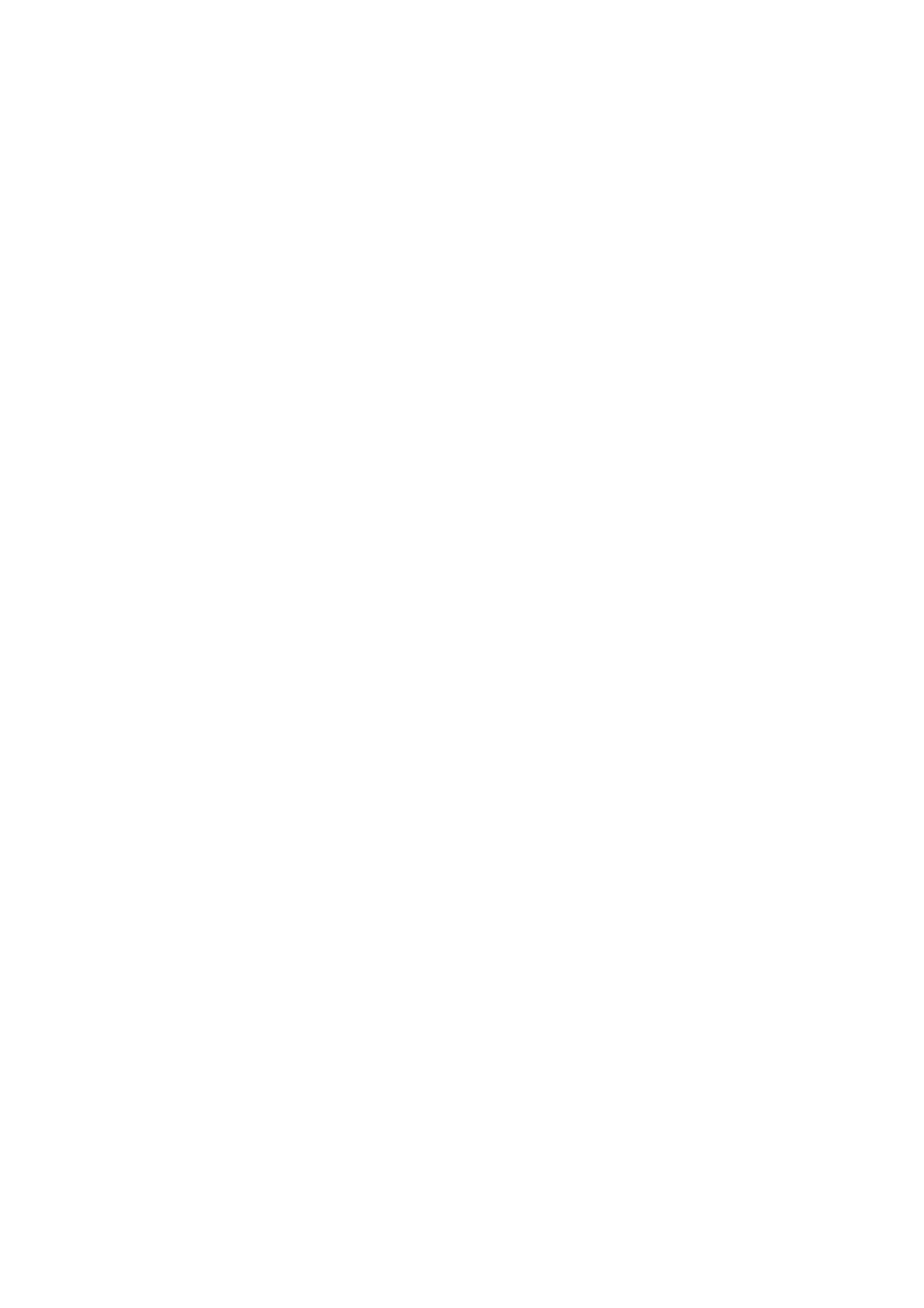# **CHILD SUPPORT:**

|      | The Adjusted Annual Income (D) is to be used to calculate child support in accordance with the applicable child support<br>table set out in the Federal Child Support Guidelines. |          |    |
|------|-----------------------------------------------------------------------------------------------------------------------------------------------------------------------------------|----------|----|
|      | The Annual Income to be used where special or extraordinary expenses are claimed:                                                                                                 |          |    |
|      | <b>Adjusted Annual Income</b>                                                                                                                                                     | $(D)$ \$ |    |
| Add  | Spousal support received from the other party                                                                                                                                     |          |    |
| Less | Spousal support paid to the other party                                                                                                                                           |          |    |
| E    | <b>ADJUSTED ANNUAL INCOME (SPECIAL)</b>                                                                                                                                           |          | \$ |
|      | <b>SPOUSAL OR PARENTAL SUPPORT:</b><br>The Annual Income to be used where spousal or parental support is claimed:<br><b>Adjusted Annual Income</b>                                | $(D)$ \$ |    |
| Add  | Total child support I receive                                                                                                                                                     |          |    |
| Add  | Social assistance I receive for other household members                                                                                                                           |          |    |
| Add  | Child Tax Benefits or credits                                                                                                                                                     |          |    |
| Add  | GST/HST credit                                                                                                                                                                    |          |    |
| F    | <b>ADJUSTED ANNUAL INCOME (SPOUSAL)</b>                                                                                                                                           |          | \$ |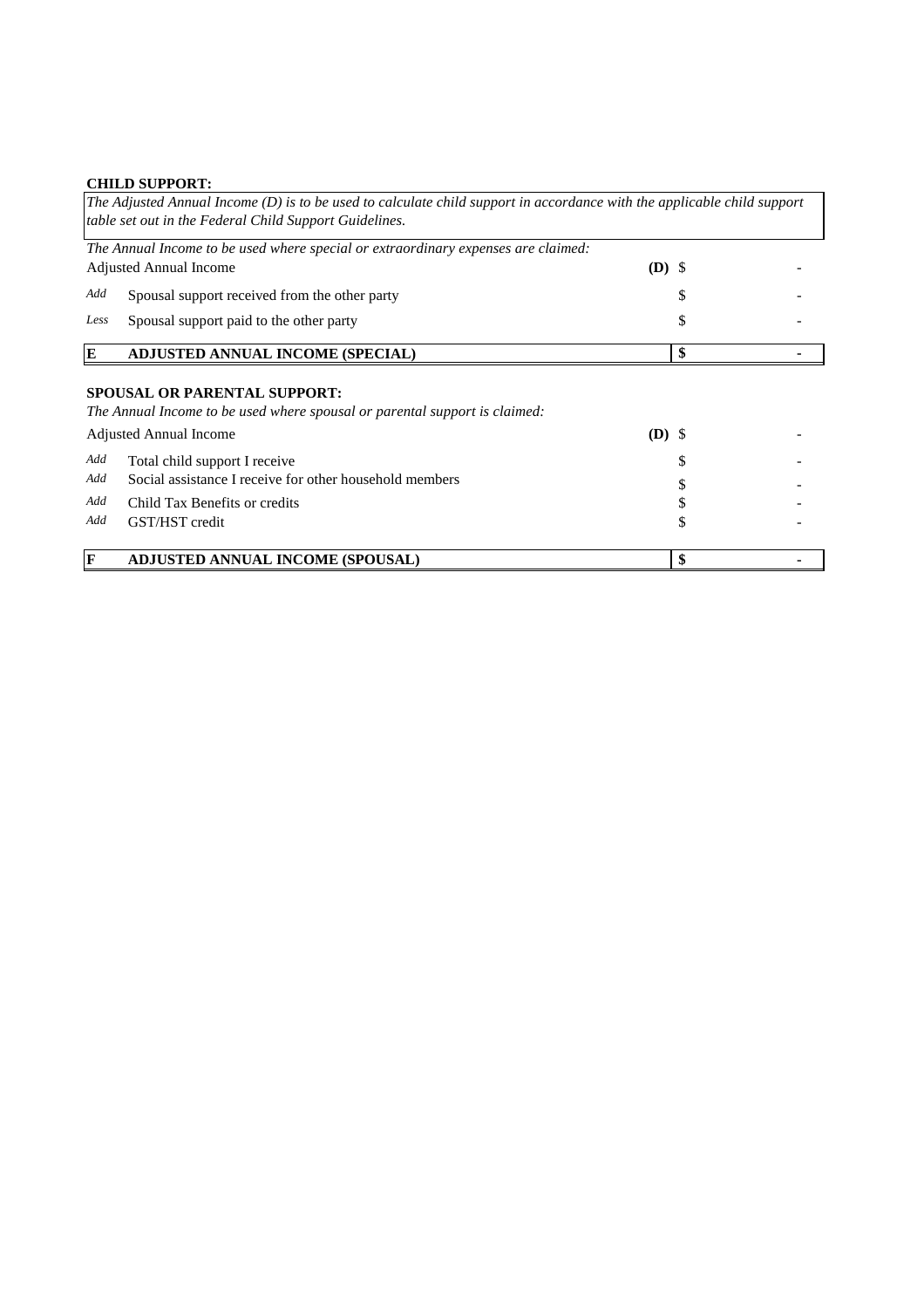## **PART 2 - ANNUAL EXPENSES**

*Do not complete this Part if the only support claimed is child support in the table amount set out in the Federal Child Support Guidelines and all children for whom support is claimed are under the age of 18.*

*Complete this Part in all other claims for child support or a change in child support, where the amount claimed differs from the table amount in the Guidelines (a claim for add-ons for special or extraordinary expenses, a child is 18 years of age or more, a claim for undue hardship, a case of split or shared custody, a case where the payor's annual income is over \$150,000, a case where the payor stands in the place of the child's natural parent).*

*Complete this Part if there is a claim, either by you or against you, for spousal or parental support or a change in that support.*

*You must set out your TOTAL living expenses. If you cannot find out the actual amount, give your best estimate.*

|    | <b>Source Deductions</b>                                                                                                                                                                                                            |    |               |                                      |    |
|----|-------------------------------------------------------------------------------------------------------------------------------------------------------------------------------------------------------------------------------------|----|---------------|--------------------------------------|----|
| 1  | Canada Pension Plan                                                                                                                                                                                                                 | \$ | 19            | Hair Care, Toiletries and            | \$ |
|    | Contributions                                                                                                                                                                                                                       |    |               | Sundries                             |    |
| 2  | <b>Employment Insurance</b>                                                                                                                                                                                                         | \$ | 20            | Dry Cleaning and Laundry             | \$ |
|    | Premiums                                                                                                                                                                                                                            |    |               |                                      |    |
| 3  | <b>Employee Pension</b>                                                                                                                                                                                                             | \$ | 21            | Furnishings and Equipment            | \$ |
|    | Contributions to a                                                                                                                                                                                                                  |    |               |                                      |    |
|    | Registered Pension Plan                                                                                                                                                                                                             |    |               |                                      |    |
| 4  | Medical and Dental                                                                                                                                                                                                                  | \$ | 22            | Other                                | \$ |
|    | <b>Insurance Premiums</b>                                                                                                                                                                                                           |    |               |                                      |    |
|    | (deducted at source)                                                                                                                                                                                                                |    |               |                                      |    |
| 5  | <b>Income Tax</b>                                                                                                                                                                                                                   | \$ |               | Transportation                       |    |
|    |                                                                                                                                                                                                                                     |    | 23            | Public Transit, Taxis                | \$ |
|    |                                                                                                                                                                                                                                     |    | 24            | Car Insurance, Registration          | \$ |
|    | <b>Housing</b>                                                                                                                                                                                                                      |    |               | and Licence                          |    |
| 6  | _Rent or _Mortgage                                                                                                                                                                                                                  | \$ | 25            | Gas and Oil                          | \$ |
| 7  | <b>Property Taxes</b>                                                                                                                                                                                                               | \$ | 26            | Parking                              | \$ |
| 8  | Homeowner's/Tenant's                                                                                                                                                                                                                | \$ | 27            | Car Repairs and                      | \$ |
|    | Insurance                                                                                                                                                                                                                           |    |               | Maintenance                          |    |
| 9  | Condominium Fees                                                                                                                                                                                                                    | \$ | 28            |                                      | \$ |
| 10 | Water, Sewer and Garbage                                                                                                                                                                                                            | \$ |               |                                      |    |
| 11 | House Repairs and                                                                                                                                                                                                                   | \$ |               |                                      |    |
|    | Maintenance, Yard Care                                                                                                                                                                                                              |    | <b>Health</b> |                                      |    |
| 12 | Heat                                                                                                                                                                                                                                | \$ | 29            | Medical and Dental                   | \$ |
|    |                                                                                                                                                                                                                                     |    |               | <b>Insurance Premiums (not</b>       |    |
|    |                                                                                                                                                                                                                                     |    |               | deducted at source)                  |    |
| 13 | Electricity                                                                                                                                                                                                                         | \$ | 30            | Health Care (physiotherapy,          | \$ |
|    |                                                                                                                                                                                                                                     |    |               | $etc.$ )                             |    |
| 14 | Telephone                                                                                                                                                                                                                           | \$ | 31            | Drugs, Prescriptions                 | \$ |
| 15 | <b>Other</b> control of the control of the control of the control of the control of the control of the control of the control of the control of the control of the control of the control of the control of the control of the cont | \$ | 32            | Dental Care (including               | \$ |
|    |                                                                                                                                                                                                                                     |    |               | orthodontist)                        |    |
|    |                                                                                                                                                                                                                                     |    | 33            | <b>Optical Care</b>                  | \$ |
|    | <b>Household Expenses</b>                                                                                                                                                                                                           |    | 34            |                                      | \$ |
| 16 | Food                                                                                                                                                                                                                                | \$ |               |                                      |    |
| 17 | Meals Outside the Home                                                                                                                                                                                                              | \$ |               |                                      |    |
| 18 | <b>General Household Supplies</b>                                                                                                                                                                                                   | \$ |               | <b>Support Payments</b> (Specify for |    |
|    |                                                                                                                                                                                                                                     |    |               |                                      |    |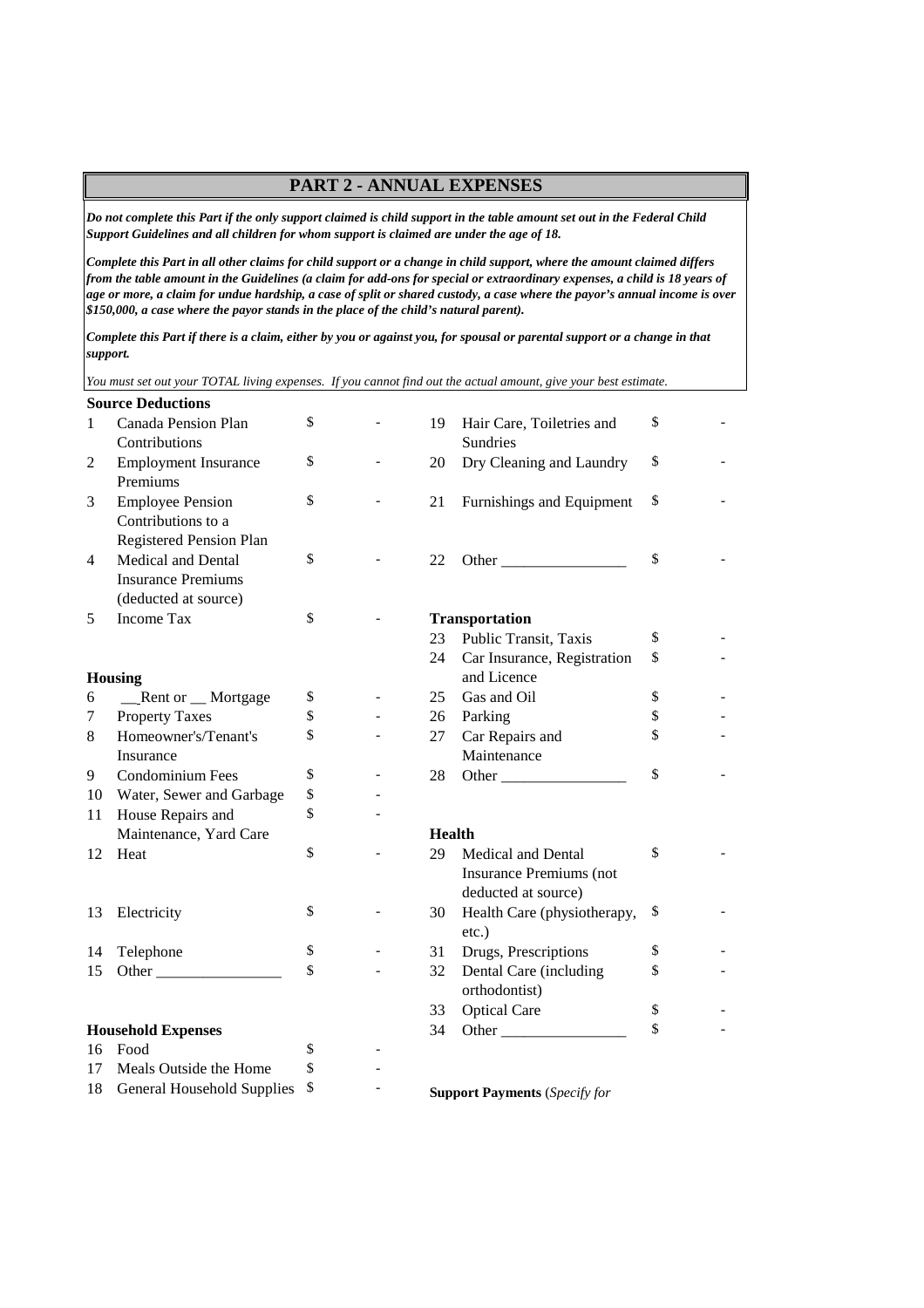|    |                                                                                                                                                                                                                                                                                                                                                                                                               |               |              | whom & if tax                           |                    |  |
|----|---------------------------------------------------------------------------------------------------------------------------------------------------------------------------------------------------------------------------------------------------------------------------------------------------------------------------------------------------------------------------------------------------------------|---------------|--------------|-----------------------------------------|--------------------|--|
|    | <b>Personal</b>                                                                                                                                                                                                                                                                                                                                                                                               |               |              | deductible/voluntary/ordered)           |                    |  |
|    | 35 Clothing, Footwear                                                                                                                                                                                                                                                                                                                                                                                         | \$            |              | 48 Support being paid in this<br>case   | \$                 |  |
| 36 | <b>Educational Expenses (self)</b>                                                                                                                                                                                                                                                                                                                                                                            | \$            | 49           | Support being paid in any<br>other case | \$                 |  |
| 37 |                                                                                                                                                                                                                                                                                                                                                                                                               | \$            |              |                                         |                    |  |
|    |                                                                                                                                                                                                                                                                                                                                                                                                               |               |              | Debt Payments(other than mortgage)      |                    |  |
|    | <b>Children</b>                                                                                                                                                                                                                                                                                                                                                                                               |               | 50           |                                         | \$                 |  |
| 38 | Clothing, Footwear                                                                                                                                                                                                                                                                                                                                                                                            | \$            |              |                                         | \$                 |  |
| 39 | Children's Allowances, Gifts                                                                                                                                                                                                                                                                                                                                                                                  | \$            | <b>Other</b> |                                         |                    |  |
| 40 | School Fees, Books and                                                                                                                                                                                                                                                                                                                                                                                        | \$            | 51           | Life or Term Insurance<br>Premiums      | \$                 |  |
|    | Supplies                                                                                                                                                                                                                                                                                                                                                                                                      | <sup>\$</sup> |              |                                         |                    |  |
| 41 | School Activities (field trips,<br>$etc.$ )                                                                                                                                                                                                                                                                                                                                                                   |               | 52           | Banking, Legal, Accounting              | \$                 |  |
| 42 | Activities, Lessons, and                                                                                                                                                                                                                                                                                                                                                                                      | \$            | 53           | Church, Charitable                      | \$                 |  |
|    | Supplies                                                                                                                                                                                                                                                                                                                                                                                                      |               |              | Donations                               |                    |  |
| 43 | Child Care, Babysitting,                                                                                                                                                                                                                                                                                                                                                                                      | \$            | 54           | Entertainment and                       | \$                 |  |
|    | Other                                                                                                                                                                                                                                                                                                                                                                                                         |               |              | Recreation                              |                    |  |
| 44 | Other                                                                                                                                                                                                                                                                                                                                                                                                         | \$            | 55           | Vacation                                | \$                 |  |
|    |                                                                                                                                                                                                                                                                                                                                                                                                               |               | 56           | Alcohol/Tobacco                         | \$                 |  |
|    | <b>Savings for the Future</b>                                                                                                                                                                                                                                                                                                                                                                                 |               | 57           |                                         | \$                 |  |
| 45 | <b>RRSP</b>                                                                                                                                                                                                                                                                                                                                                                                                   | \$            |              |                                         |                    |  |
| 46 | <b>RESP</b>                                                                                                                                                                                                                                                                                                                                                                                                   | \$            |              |                                         |                    |  |
| 47 | Other $\frac{1}{\sqrt{1-\frac{1}{2}}\sqrt{1-\frac{1}{2}}\sqrt{1-\frac{1}{2}}\sqrt{1-\frac{1}{2}}\sqrt{1-\frac{1}{2}}\sqrt{1-\frac{1}{2}}\sqrt{1-\frac{1}{2}}\sqrt{1-\frac{1}{2}}\sqrt{1-\frac{1}{2}}\sqrt{1-\frac{1}{2}}\sqrt{1-\frac{1}{2}}\sqrt{1-\frac{1}{2}}\sqrt{1-\frac{1}{2}}\sqrt{1-\frac{1}{2}}\sqrt{1-\frac{1}{2}}\sqrt{1-\frac{1}{2}}\sqrt{1-\frac{1}{2}}\sqrt{1-\frac{1}{2}}\sqrt{1-\frac{1}{2}}$ | \$            |              |                                         |                    |  |
| G  | <b>TOTAL ANNUAL EXPENSES</b>                                                                                                                                                                                                                                                                                                                                                                                  |               |              |                                         | \$                 |  |
|    | Adjusted Annual Income (D), $(E)$ or $(F)$                                                                                                                                                                                                                                                                                                                                                                    |               |              |                                         | \$                 |  |
|    | Subtract Total Annual Expenses (G)                                                                                                                                                                                                                                                                                                                                                                            |               |              |                                         | \$                 |  |
|    | <b>ANNUAL SURPLUS/DEFICIT</b>                                                                                                                                                                                                                                                                                                                                                                                 |               |              |                                         | $\mathbf{\hat{S}}$ |  |

This document was prepared and delivered by: **WARDELL GILLIS** Barristers and Solicitors 2306 Arlington Avenue Saskatoon, SK S7J 3L3 Ph: (306) 956-3338 Fx: (306) 956-2228 Lawyer in Charge of File: Address for Service: As Above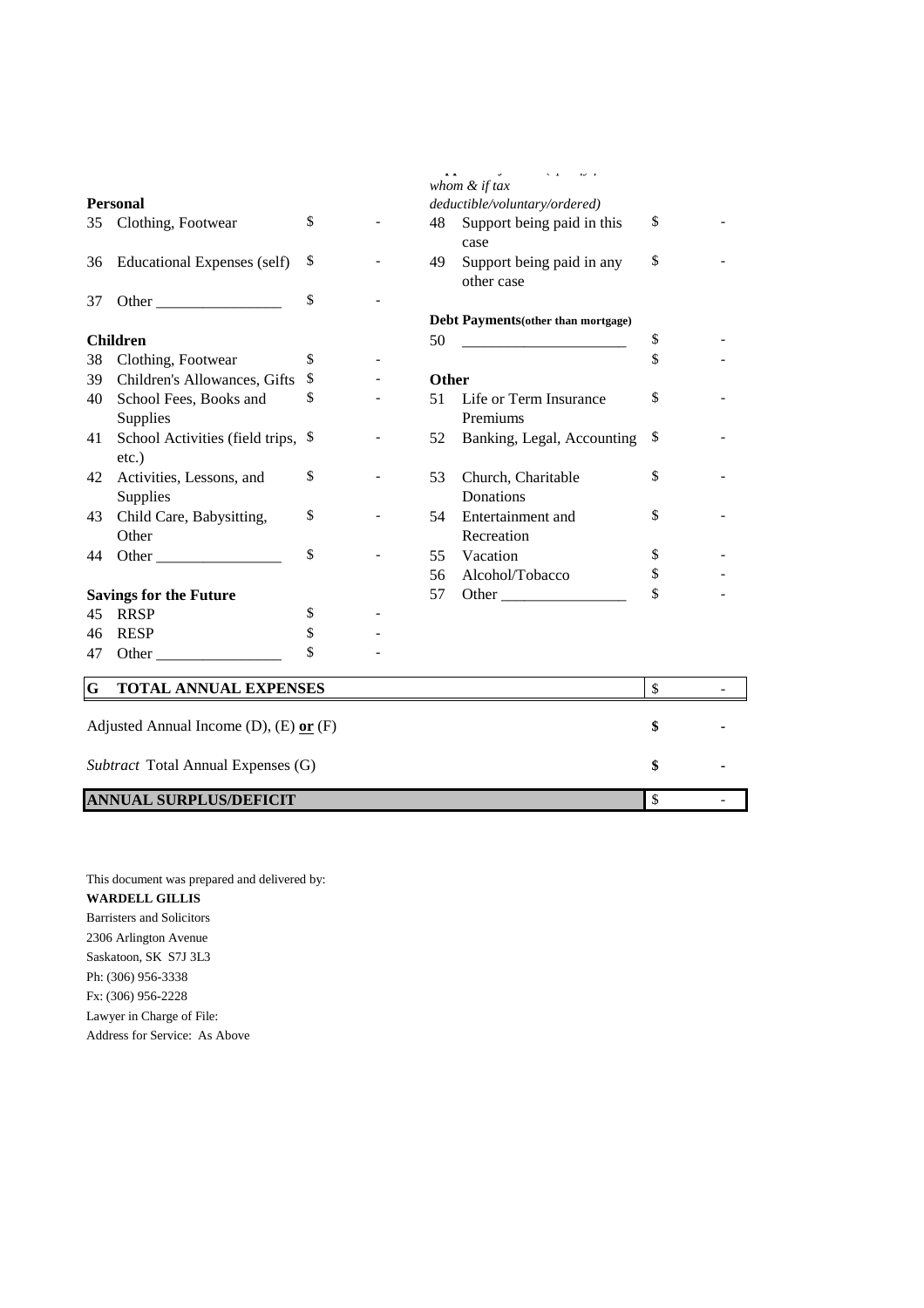## **PART 3 - SPECIAL OR EXTRAORDINARY EXPENSES**

*Complete this part only if you claim special or extraordinary expenses as part of a child support claim. Refer to Section 7 of the Federal Child Support Guidelines.*

I am claiming an amount to cover special or extraordinary expenses for one or more of the following reasons: *(Indicate which of the following you are claiming)*

| child care expenses incurred as a result of my employment, illness, disability, education or |
|----------------------------------------------------------------------------------------------|
| training for employment;                                                                     |

that portion of the medical and dental insurance premiums attributable to child;

health related expenses that exceed insurance reimbursement by at least \$100 annually per illness or event, including orthodontic treatment, professional counselling provided by a psychologist, social worker, psychiatrist or any other person, physiotherapy, occupational therapy, speech therapy and prescription drugs, hearing aids, glasses and contact lenses;

extraordinary expenses for primary or secondary school or for any educational programs that meet the child's particular needs;

expenses for post-secondary education;

extraordinary expenses for extracurricular activities.

*State the child's name that each expense relates to, the details of each type of expense you are claiming, and the total annual amount of each expense.*

*If the Child contributes to payment of the expense, please indicate that contribution and its amount.*

*If you are claiming for a health related expense, please indicate the amount of insurance reimbursement.*

| <b>Child's Name</b> | <b>Details of Expense</b> | <b>Total Amount</b> | <b>Contribution or</b><br>Reimbursement |
|---------------------|---------------------------|---------------------|-----------------------------------------|
|                     |                           |                     |                                         |
|                     |                           |                     |                                         |

Receipts or other documentation which shows the amount of the expenses I am claiming for each child are attached to this financial statement.

**or**

I cannot obtain receipts or other documentation to show the amount of the expense I am claiming because: *(please explain why)*

I am eligible to claim or I receive the following subsidies, benefits or income tax deductions or credits relating to the above expenses: *(provide details)*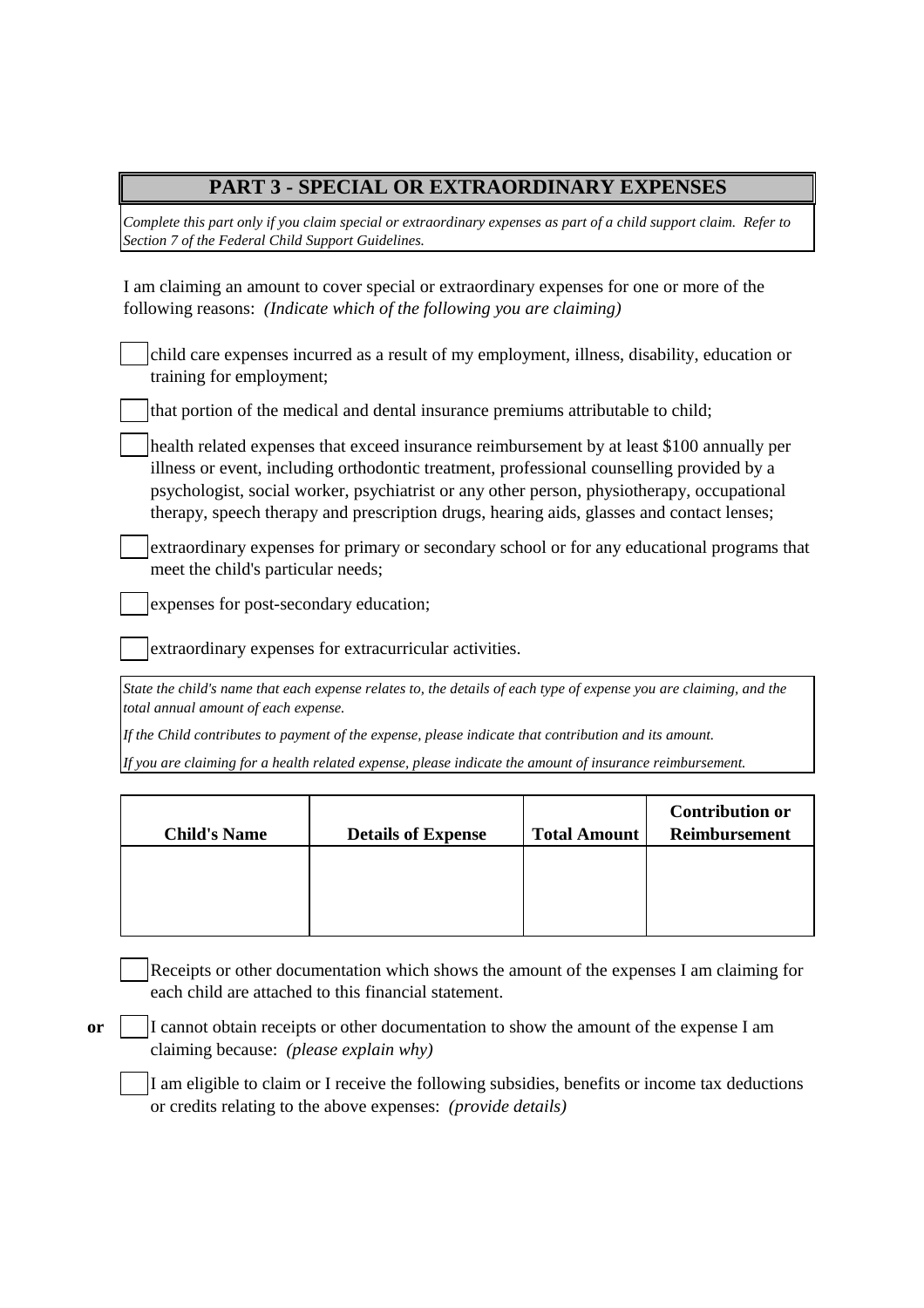## **PART 4 - UNDUE HARDSHIP**

*Complete this part only if you claim a different amount of child support on the basis of undue hardship.*

*Refer to Section 10 of the Federal Child Support Guidelines. (Indicate which of the following you are claiming.)*

Responsibility for unusually high level of debts reasonably incurred to support the family prior to the separation or to earn a living:

| Owed To | Purpose | Date Incurred   Terms of Debt | <b>Annual Amount</b> |
|---------|---------|-------------------------------|----------------------|
|         |         |                               |                      |
|         |         |                               |                      |

Unusually high expenses for exercising access to a child:

| <b>Details of Expense</b> | <b>Annual Amount</b> |
|---------------------------|----------------------|
|                           |                      |
|                           |                      |

Legal duty under a judgment, order or written separation agreement to support another person:

Legal duty to support a child, other than a child for whom support is claimed in this application, who is under the age of 18, or at or above the age of 18 but unable to support himself or herself because of illness, disability or other cause:

Legal duty to support a person who is unable to support himself or herself because of illness or disability:

*\*Attach a copy of any judgment, order or written agreement under which the legal duty arises.*

| <b>Name of Person</b> | <b>Relationship</b> | <b>Nature of Duty</b> | <b>Annual Amount</b> |
|-----------------------|---------------------|-----------------------|----------------------|
|                       |                     |                       |                      |
|                       |                     |                       |                      |

Other undue hardship circumstances:

| <b>Details</b> | <b>Annual Amount</b> |
|----------------|----------------------|
|                |                      |
|                |                      |